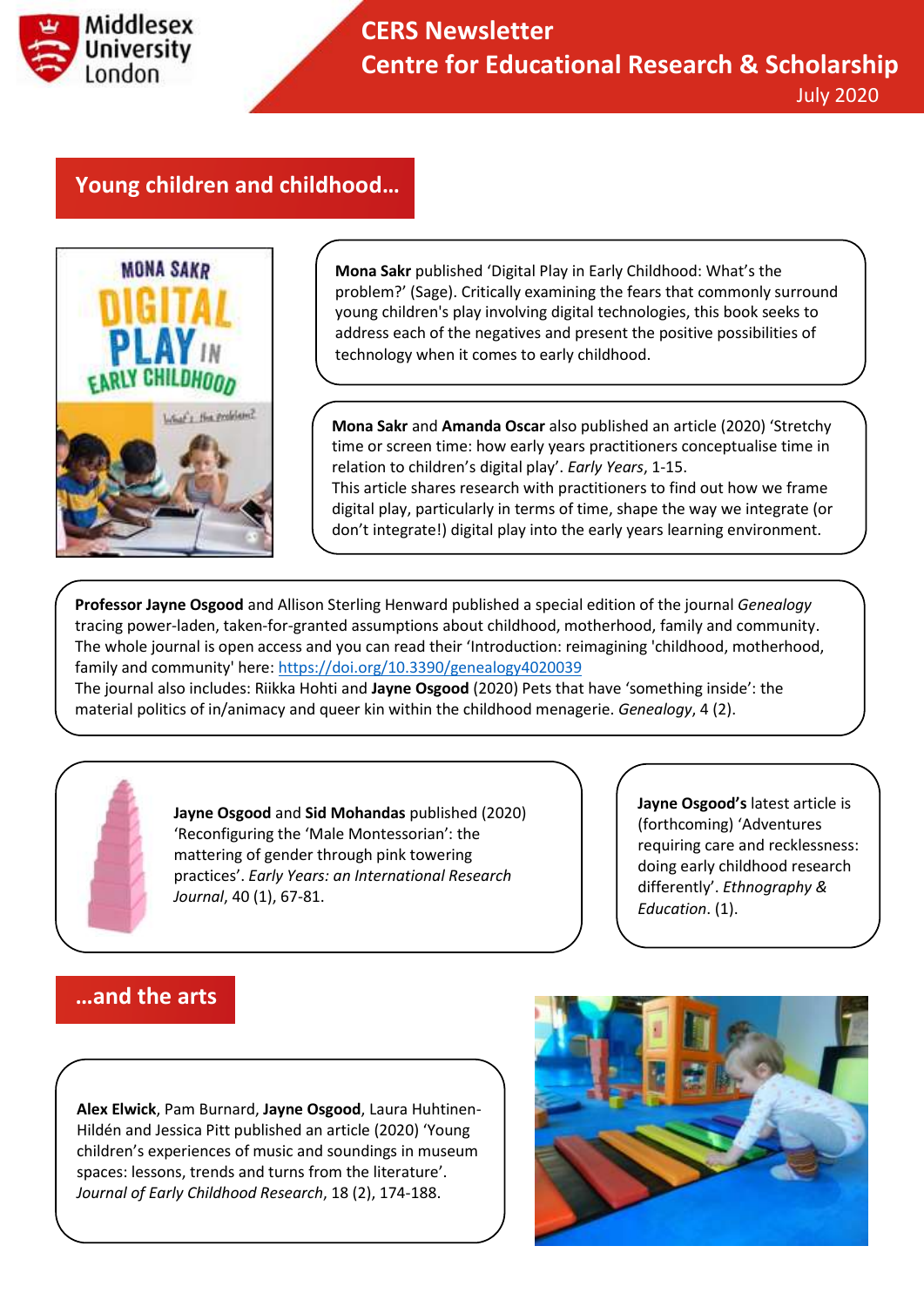

You can read about **Professor Jayne Osgood's** keynote speech here:<https://bit.ly/31e6HWo>

INSPIRE 2020 KEYNOTE OVERVIEW

tying subversive texts

BRINGING PHILOSOPHY, RESEARCH AND EARLY CHILDHOOD PRACTICE TOGETHER AS A MEANS TO RE-CONFIGURE 'QUALITY'

## **…and professionalism and leadership**



**Mona Sakr** has collaborated with London Early Years Foundation, the Education Policy Institute and CEEDA to develop a proposal for funded research on how we can improve early childhood education (ECE) by enhancing CPD provision throughout the sector. The research will explore innovations – including digital platforms and sector partnerships – that can transform the quality and quantity of CPD that ECE practitioners participate in.



**Maria Karamanidou** has completed her research and written a paper on 'Leadership and teacher performance in large primary schools', accepted for the BELMAS 2020 conference. This paper's rationale is to examine the relationship between leadership teams and how these affect teachers' performance in large primary schools. The findings suggest how leadership teams in large primary schools affect teacher performance and provide a 'measure' of how different factors such as leadership styles, mentoring and coaching, organisational culture and reflective practice play a significant role in this.

Maria is also currently working towards a new research project on leadership and management of supplementary schools with a colleague from Roehampton.

**Lynette Morris** has published an article (2020) 'Love as an Act of Resistance: Ethical Subversion in Early Childhood Professional Practice in England', *Contemporary Issues in Early Childhood.* <https://doi.org/10.1177%2F1463949120932297>

The article draws on a conceptual framework combining constructs of emotional labour and care ethics, and theorising on power and subversive tactics. Data was collected from focus groups and individual semi-structured interviews with graduate early childhood



education and care practitioners. Critical analysis elucidates how, on the one hand, practitioners working in England experience ethical boundaries reflecting dominant discourses, while, on the other, they feel morally committed to care responsively even if it contravenes rule-based ethics. Ethical subversion is born from both reason and emotion: these are acts of loving disobedience by experienced practitioners who possess a deep understanding of risk and the critical implications of their rule-bending. The article raises important issues in the areas of ethics, management and professionalism.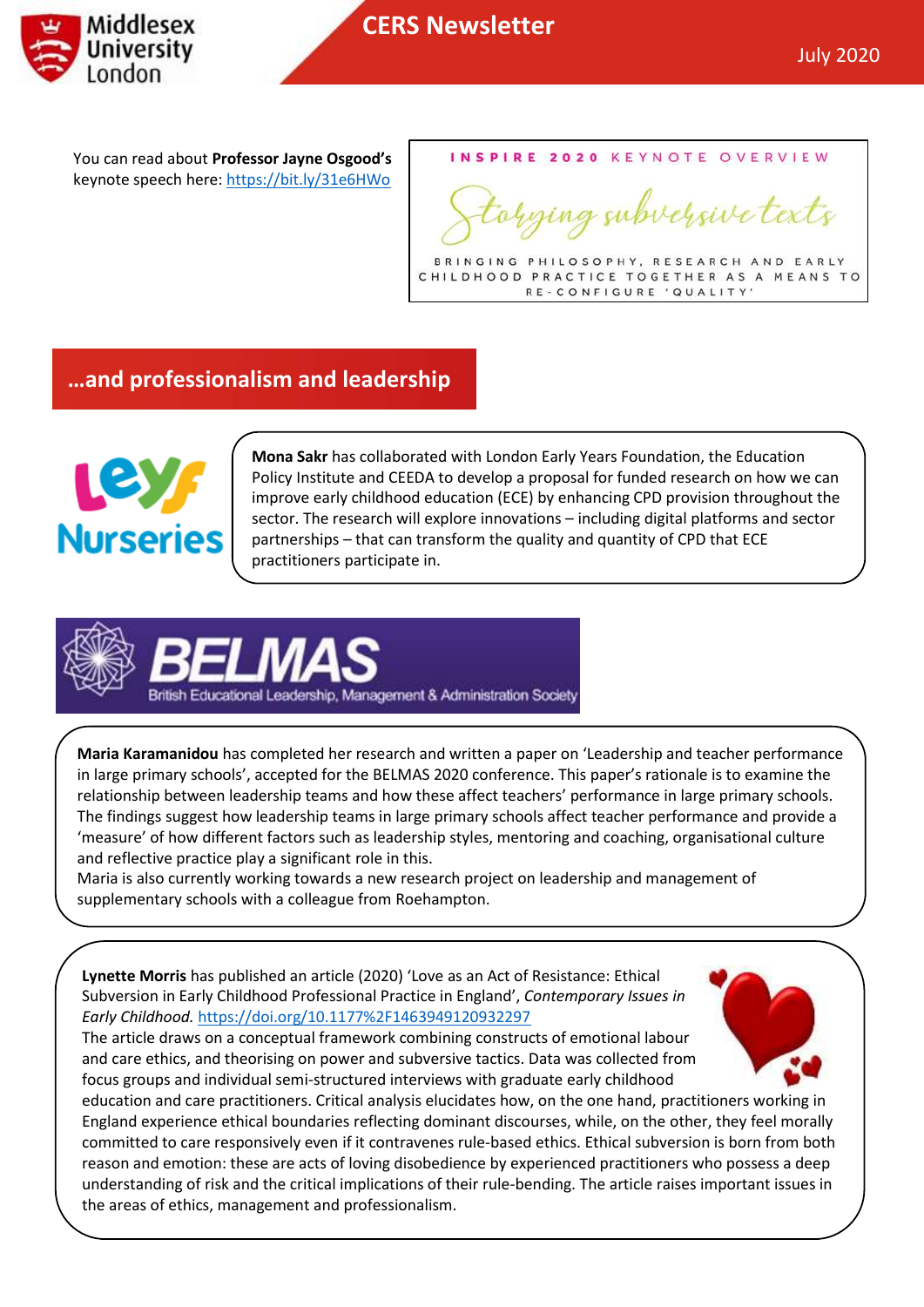

## **Initial Teacher Education (ITE)**

**Helen Farmery** and **Anne Mulligan.**

**Helen Farmery** is chair of the Association of Mathematics Education Teachers and their Committee has written a book: *Myths and Legends of Mastery in the Mathematics Curriculum*, edited by Pinky Jain and Rosalyn Hyde (Sage). Middlesex authors contributed to two chapters: Chapter 1: 'Defining Mastery' by **Anne Mulligan** and Diane Cochrane Chapter 8: 'Developing and Sustaining Mastery in Early Career Teachers', by





**Edina Kulenovic** presented a paper on 'Bilingualism in the Primary Classroom: An advantage or a hindrance?' at the Education and New Developments (END) international conference (27-29 June). She did this virtually, rather than in Zagreb, Croatia, where the conference was due to happen.

#### **'Being You' SEND Conference**

In November 2019 second year Learning and Teaching FdA students, led by Liz Beasley, held a 'Being You' SEND Conference. This was a highly successful event with collaboration from other departments and areas across the University. Twelve third year BA (HONS) Education Studies, Early Childhood Studies and Psychology with Education students presented research posters exploring Special Education and Inclusion. Special guests included students and staff from Chickenshed, an Educational Theatre charity who have been closely linked with the Education department for many years. The event provided enrichment across programmes and opportunities for students to showcase their learning.



**Professional Education** 

& Partnership (SIGN)

**Lee Jerome** and **Victoria Brook** published an article (2019) 'Critiquing the National Standards for School-based Initial Teacher Training Mentors in England: what lessons can be learned from inter-professional comparison?' *International Journal of Mentoring and Coaching in Education*. This builds on the interdisciplinary workshops we have been organising through the PEP SIGN for the past few years, comparing and contrasting professional education across education, social work and nursing.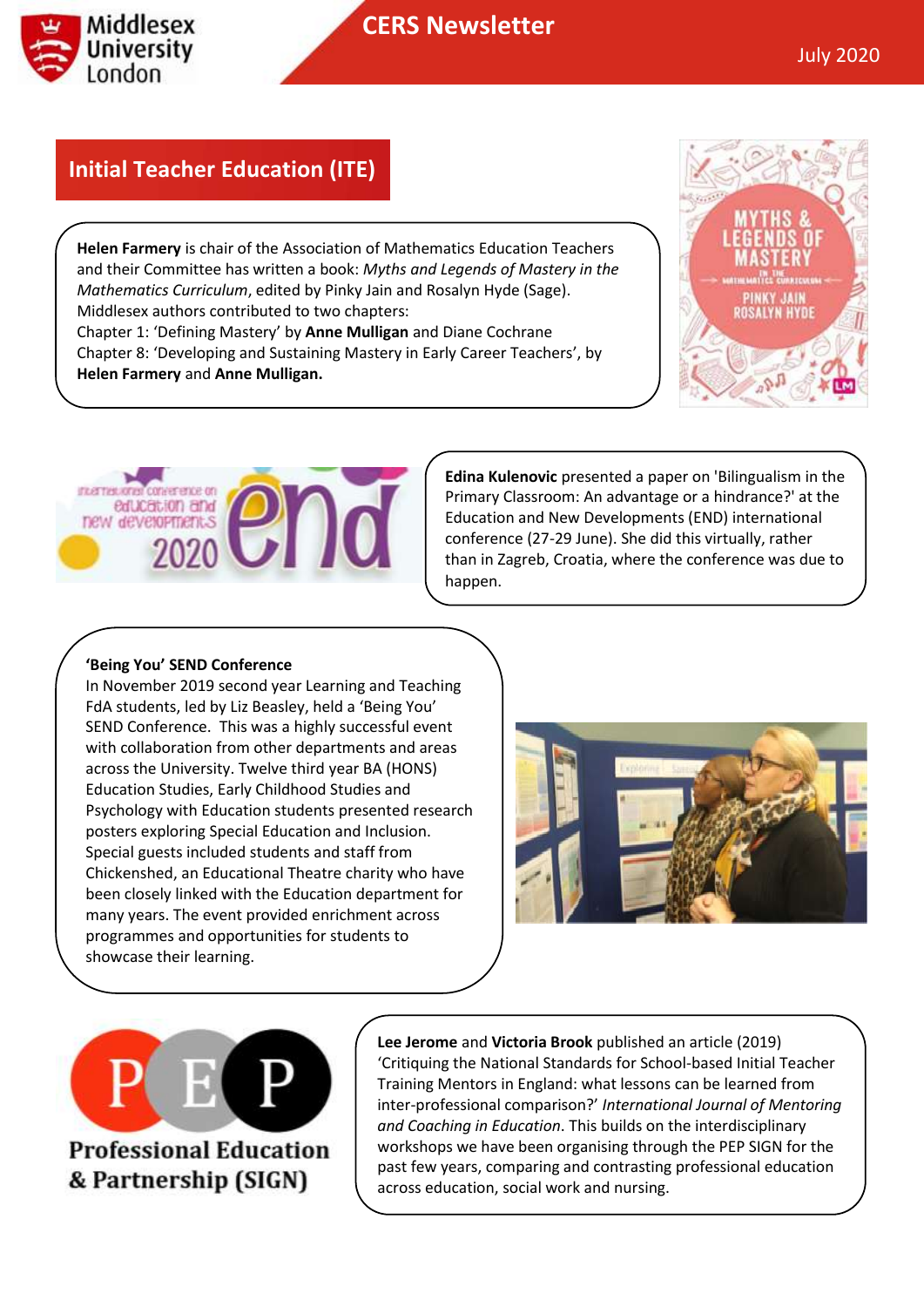

# **CERS Newsletter**



**Helen Farmery** (Chair of AMET) and **Anne Mulligan** (Committee Member) have organised a webinar to explore the practical issues confronting ITE providers during the lockdown and ongoing disruption to schools. The event is scheduled for 6 July and had 119 participants from 50 providers signed up with 10 days to go.

**Leena Roberston** has been appointed Associate Editor of *London Review of Education.*

**Lee Jerome** has taken over as Editor of the journal *Education, Citizenship and Social Justice.*

## **Work based learning**

The Work Based Learning e-journal International, which is edited **by Professor Carol Costley** and **Dr Lisa Overton** at Middlesex, has a clear focus upon practice and especially the spaces that connect higher education with work practices (paid and unpaid). The journal aims to raise debate, generate ideas and drive change. All articles are free to download and you can visit the latest edition here: [www.wblearning-ejournal.com/en/current-](http://www.wblearning-ejournal.com/en/current-issue)

#### [issue](http://www.wblearning-ejournal.com/en/current-issue)

Previous issues are also available and the December 2019 edition includes examples of practice-based curricula in the dialogue and debate section from four colleagues across faculties at Middlesex.

**David Boud, Carol Costley**, Steve Marshall and Brian Sutton have a new article published (2020) 'Impacts of a professional practice doctorate: a collaborative enquiry'. *Higher Education Research and Development.*

<https://doi.org/10.1080/07294360.2020.1765744>



**Professor Professor Carol Costley** presented the keynote 'Insights for professional doctorates in a COVID-19 world' at a Cambridge University conference on Professional Doctorates on 20 June.

**Carol Costley and David Boud** have a chapter (forthcoming) *'*The development and impact of professional doctorates', in Mar[g Malloch, B](http://eprints.mdx.ac.uk/view/creators/Malloch=3AMarg=3A=3A.html)ridget [O'Connor, L](http://eprints.mdx.ac.uk/view/creators/O=27Connor=3ABridget=3A=3A.html)en [Cairns](http://eprints.mdx.ac.uk/view/creators/Cairns=3ALen=3A=3A.html) and Kare[n Evans](http://eprints.mdx.ac.uk/view/creators/Evans=3AKaren=3A=3A.html) (Eds.) *The Sage Handbook of Learning and Work* (Sage).

**David Boud** has published several new works since the last newsletter, some highlights include: Rooney, D. and Boud, D. (2019). Towards a pedagogy for professional noticing: learning through observation, *Vocations and Learning*, 12, 441-457.

Henderson, M., Ryan, T., Boud, D., Dawson, P., Phillips, M., Molloy, E. and Mahoney, P. (2019). Conditions that enable effective feedback, *Higher Education Research and Development*, 38, 7, 1401-1416.

Ajjawi, R., Boud, D., Zacharias, N., Dracup, M., & Bennett, S. (2019). How do students adapt in response to academic failure? *Student Success,* 10(3).

Villarroel, V., Boud, D., Bloxham, S., Bruna, D. and Bruna, C. (2020). Using principles of authentic assessment to redesign written examinations and tests, *Innovations in Education and Teaching International*, 57, 1, 38-49.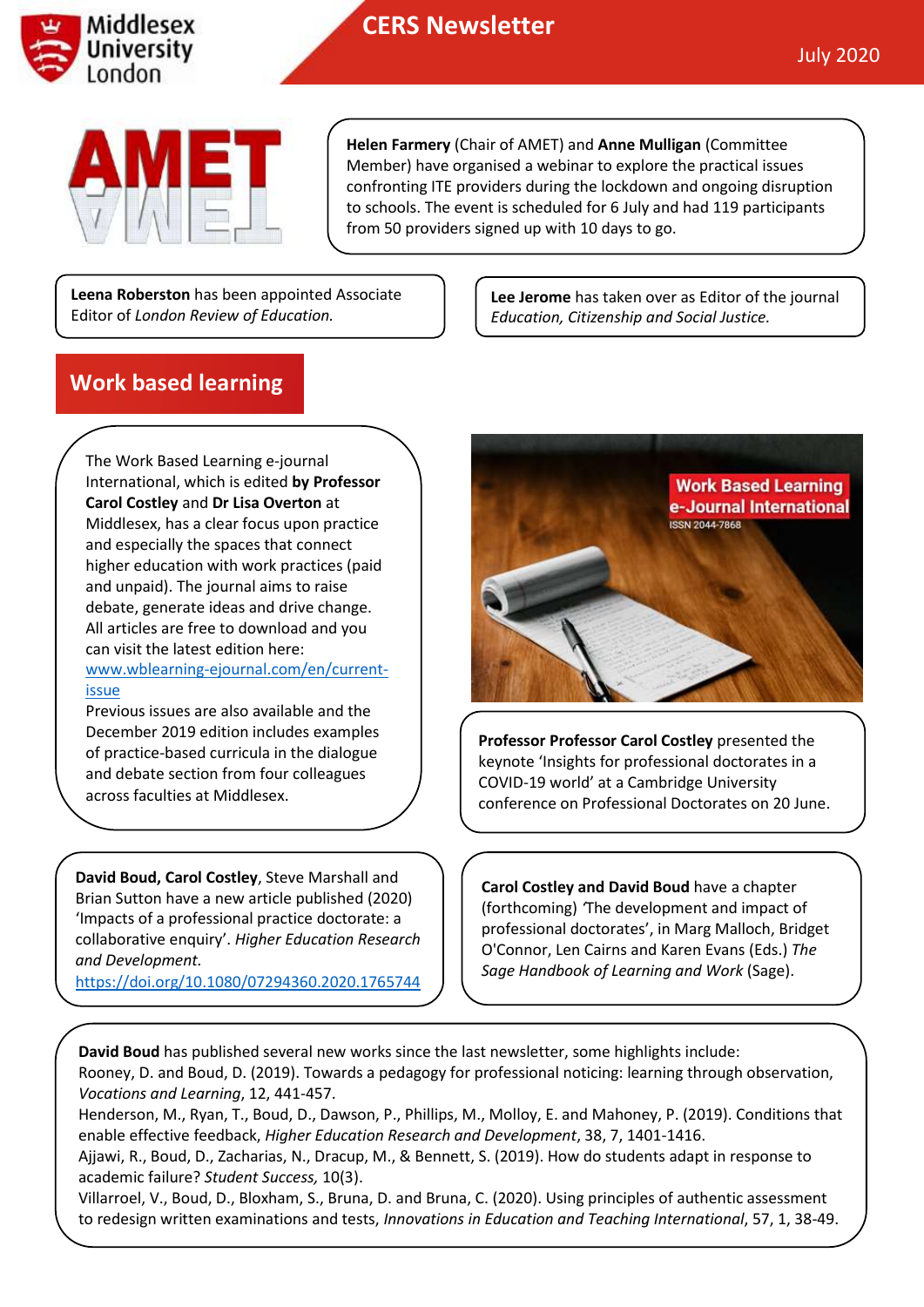

## **Religion, politics and diversity**



**Abele Longo's** new book is due to be published in September: 'Danilo Dolci - Environmental Education and Empowerment' (SpringerBriefs on Key Thinkers).

The book presents the multi-faceted opus of Danilo Dolci within the framework of Environmental Education, focusing on his work as a grassroots community educator, nonviolent activist and poet. It illustrates Dolci's 'Reciprocal Maieutic Approach', a dialectic method of inquiry that can be defined as a process of collective exploration, taking as point of departure the experience, culture and intuition of individuals, ultimately directed towards the development of citizenship.

Springer

**Lee Jerome** has edited a new book with Joel Busher: 'The Prevent Duty in Education Impact, Enactment and Implications' (Palgrave). This is the first collection of empirical studies about the impact of the Prevent Duty across the full age range of the compulsory education system (Early Years – FE). It will be published as a freely downloadable open access book:

#### [www.palgrave.com/gp/book/9783030455583](http://www.palgrave.com/gp/book/9783030455583)

It includes a chapter by Middlesex Colleagues: **Alex Elwick, Lee Jerome** and Hans Svennevig 'Student perspectives on teaching and the Prevent policy.'

he Prevent Duty in Education ication

"This invaluable book brings empirical rigour to a debate that is too often emotive, polarised and selective in its approach to the facts. By examining how the Prevent Duty is enacted in practice, the authors provide a sound evidence base for future policy development." (David Anderson QC, House of Lords, and former Independent Reviewer of Terrorism Legislation)



# **TEACH:RE**

D ENTHUSE. TO EDUCATE. TO INSPIRE.

Over 1100 people have signed up for the *Teach:RE Primary - An introduction* course which we launched in July 2019 at a Middlesex Conference. This is part of a project funded by Culham St. Gabriel Trust and led by **Linda Whitworth**. The course is a 12 hour online course provided for free and hosted online by Culham St. Gabriel on their website RE:Online. The project is in response to the Commission on RE's call for 12 hours of training for all primary ITT students in Religion and Worldviews. Middlesex trainees have had 12 hours for a number of years, but we know from research that many students get only 0-3 hours as part of their ITE training. It seems that universities and school-based teacher training programmes are using it during lockdown for training. The training is accompanied by a free Toolkit, designed to support ITT tutors in RE in universities and SCITTs. The material can be accessed here: [www.teachre.co.uk/itt-providers/primary-itt-tutor-toolkit/](http://www.teachre.co.uk/itt-providers/primary-itt-tutor-toolkit/)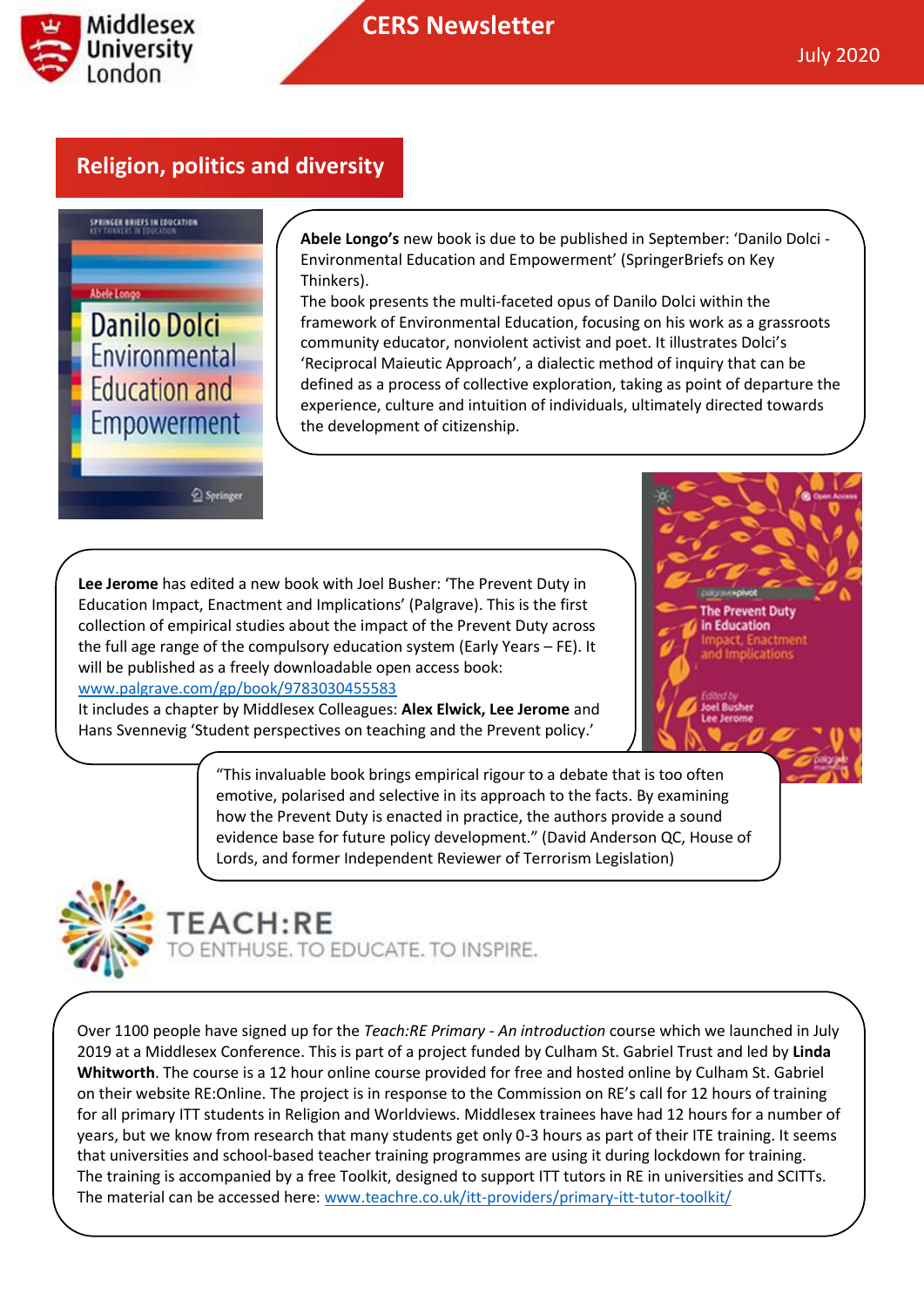

**Nathan Fretwell** has a new article published (2020) 'The New Educational Pastorate: Link Workers, Pastoral Power and the Pedagogicalisation of Parenting'. *Genealogy*, 4 (2), 37[. https://doi.org/10.3390/genealogy402003](https://doi.org/10.3390/genealogy402003)

**Lee Jerome and Alex Elwick** have a new article (2020) 'Teaching about Terrorism, Extremism and Radicalisation: Some Implications for Controversial Issues Pedagogy.' *Oxford Review of Education*, 46 (2), 222-237.

**Nathan Fretwell** has a new article published (2020) 'Anarchist Education and the Paradox of Pedagogical Authority'. *Educational Philosophy and Theory,* 52(1), 55-65

Marcus Bhargava and **Lee Jerome** published an article (2020) 'Training Teachers for and through Citizenship: Learning from Citizenship Experiences.' *Societies*, 10, 36. [www.mdpi.com/2075-4698/10/2/36](http://www.mdpi.com/2075-4698/10/2/36)



**Lee Jerome** completed a research report on *The Deliberative Classroom* project, funded by the British Academy. The project investigated how children talked about the fundamental British values (FBVs) in their classrooms. Evidence from the project has been submitted to the DfE and informed a training workshop for the Association for Citizenship Teaching. Teaching material and further information are available here:

[www.teachingcitizenship.org.uk/deliberative-classroom-topical](http://www.teachingcitizenship.org.uk/deliberative-classroom-topical-debating-resources-and-teacher-guidance)[debating-resources-and-teacher-guidance](http://www.teachingcitizenship.org.uk/deliberative-classroom-topical-debating-resources-and-teacher-guidance)

**Lee Jerome** and Ben Kisby published an article (2020) 'Lessons in character education: incorporating neoliberal learning in classroom resources.' *Critical Studies in Education*. Although the article is behind a paywall, there's a BERA blog about it here:

[www.bera.ac.uk/blog/halting-the-rise-of-character-education-in](http://www.bera.ac.uk/blog/halting-the-rise-of-character-education-in-britain)[britain](http://www.bera.ac.uk/blog/halting-the-rise-of-character-education-in-britain)

This briefs series publishes compact refereed monographs under the editorial supervision of the Advisory Editor, **Professor Paul Gibbs**, Middlesex University. Each volume in the series provides a concise introduction to the life and work of a key thinker in education and allows readers to get acquainted with their major contributions to educational theory and/or practice in a fast and easy way. The editorial team has recently been expanded to stimulate a more diverse range of topics and key thinkers. Professor Prevanand (Labby) Ramrathan of The University of KwaZulu-Natal brings great experience in colonialism and education, and **Professor Jayne Osgood** will ensure that more women / feminist thinkers are represented. You can view the series here[: www.springer.com/series/10197](http://www.springer.com/series/10197)

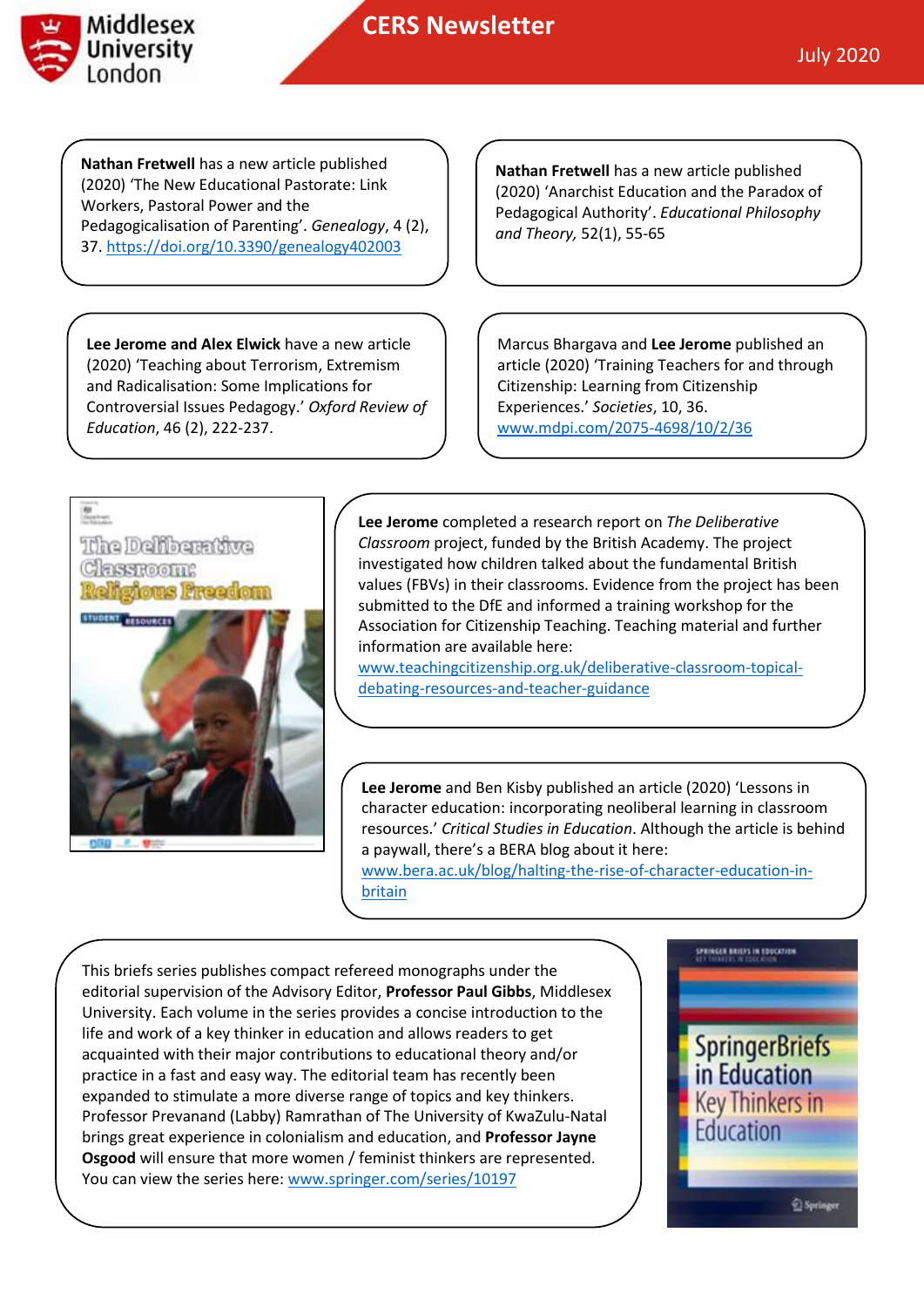

**Leena Robertson** completed a consultancy report for Cambridge Education titled 'Review of the early years curriculum and its approaches for India's bilingual context'

Leena Robertson has had an article published: Smith, H. J., **Robertson, L. H**. Auger, N. and Wysocki, L. (2020) 'Translanguaging as a political act with Roma: carving a path between pluralism and collectivism for transformation'. *Journal for Critical Education Policy Studies.* 18 (1).

## **Higher Education**

**David Boud** has co-edited a new book: Henderson, M., Ajjawi, R., **Boud, D**., and Molloy, E. (Eds.) *The Impact of Feedback in Higher Education.*  London: Palgrave Macmillan

This book asks how we might conceptualise, design for and evaluate the impact of feedback in higher education. Feedback can be understood as not just the giving of information, but as a complex process integral to teaching and learning in which both teachers and students have an important role to play. The editors challenge us to ask two fundamental questions: when does feedback make a difference, and how can we recognise that impact?



Victoria Odeniyi and **Gillian Lazar** have published an article (2020) 'Valuing the multilingual repertoires of students from African migrant communities at a London University', *Language, Culture and Curriculum*, 33 (2), 157 - 171. This can be found at: [www.tandfonline.com/doi/full/10.1080/07908318.2019.1677702](http://www.tandfonline.com/doi/full/10.1080/07908318.2019.1677702)  It forms part of a Special Issue on Language, Culture and Curriculum focusing on plurilingualism in learning and teaching in Anglophone universities. With the current focus on diversity in HE, linguistic diversity seems to be a neglected area and the Special Issue [\(www.tandfonline.com/toc/rlcc20/33/2?nav=tocList\)](http://www.tandfonline.com/toc/rlcc20/33/2?nav=tocList) addresses this.

**Lee Jerome** has had an article (forthcoming) 'Making sense of the impact agenda in UK higher education: a case study of research, teaching and campaigning in relation to Preventing Violent Extremism policy in schools.' *Journal of Social Science Education*, special edition 'What is the relationship between research in social science education and impact?'

Naomi Winstone and **David Boud** have a chapter (2019) 'Developing assessment feedback: from occasional survey to everyday practice', in Lygo-Baker, S., Kinchin, I., Winstone, N. E. and Warburton, S. (Eds.) *Engaging Student Voices in Higher Education: Diverse Experiences and Expectations in Partnership* (Palgrave).

**Carly Guest** published (2020) 'Teaching on the edge of time: developing a slow pedagogy through feminist science fiction' in MAIFeminism. This was based on work Carly developed as part of her MA Higher Education. A fresh reading of *Woman on the Edge of Time* (1976) leads Guest to consider what we can learn from the novel about teaching. She suggests that slowing down in order to learn how to teach can both enrich our pedagogies and offer a form of resistance in the contemporary university[. https://bit.ly/3gc95Bf](https://bit.ly/3gc95Bf)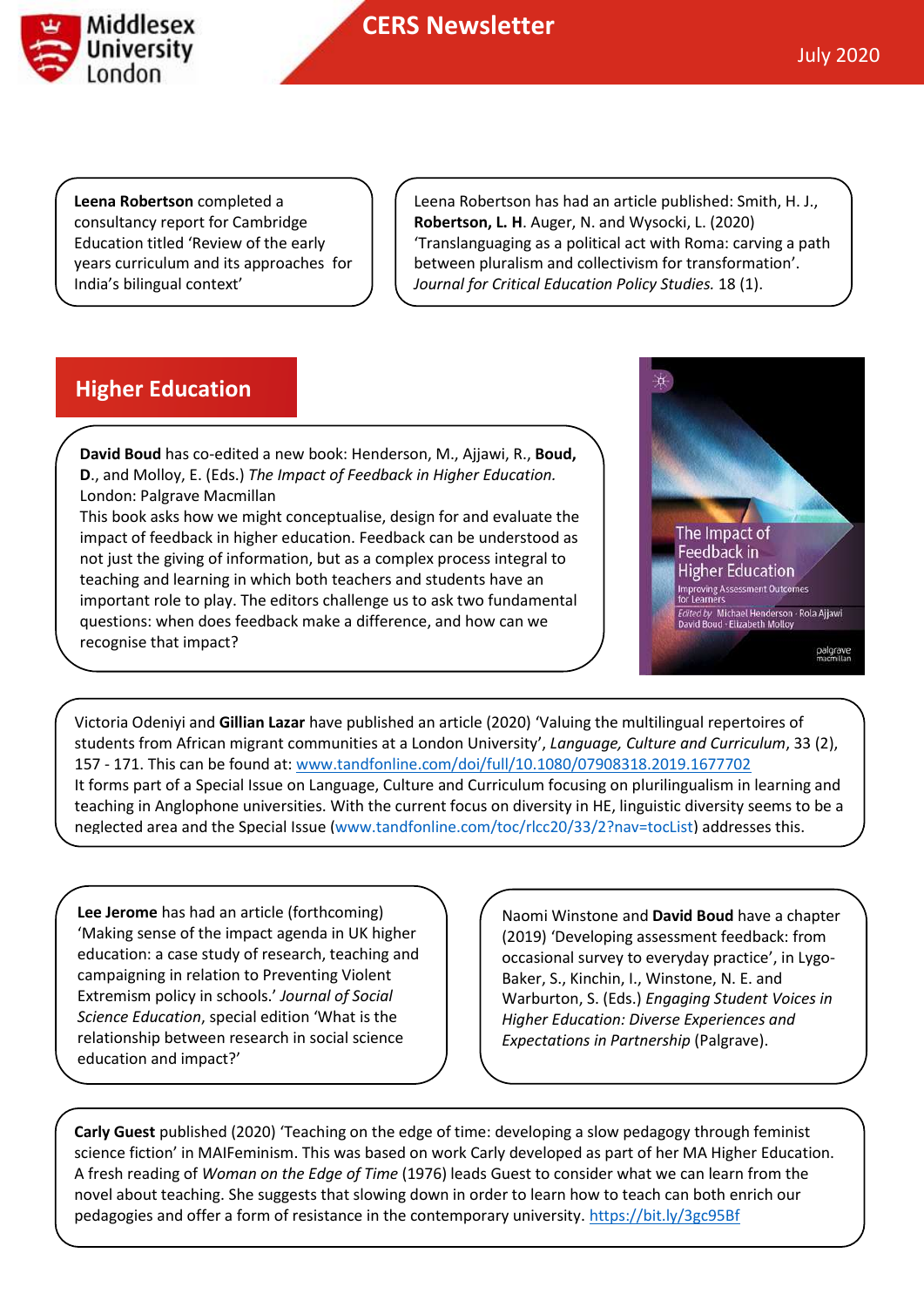

**Jayne Osgood** has collaborated with Carol A . Taylor, Camilla Eline Andersen, Antonio Benozzo, Neil Carey, Constance Elmenhorst, Nikki Fairchild, Mirka KoroLjungberg, Anna Moxnes, Ann Merete Otterstad, Teija Rantala, and Karen Tobias-Green to publish an article (forthcoming) 'Conferencing otherwise: a feminist new materialist writing experiment'. *Cultural Studies - Critical Methodologies*.

**Mona Sakr and Vicky Burghardt** have published an article (2020) 'Embedding student feedback in deep pedagogic reflection: the potentials of drawing and Deleuzian analysis'. *Teaching in Higher Education*, 1-16. The research draws on our own personal experiments with gathering student feedback and finding new ways to create a dialogic space with students in which we can all – students and teachers – bring more of ourselves to the feedback process.

**Nathan Fretwell** has initiated a working group to take forward the process of decolonizing the curriculum across Education Studies and Early Childhood Studies. He will be working with colleagues, students and alumni to identify areas for action.

Helen Young and **Lee Jerome** have published an article (2020) 'Student voice in higher education: Opening the loop'. *British Educational Research Journal*, 46(3), 688-705. There's a BERA blog about it here:

www.bera.ac.uk/blog/student-voice-in-lockdown



The Palgrave Handbook of Auto/Biography

Edited by<br>Julie M. Parsons - Arme Chappell.

palgrave

**John Barker** was involved with a team of authors working on *The Palgrave Handbook of Auto/Biography*, which was edited by Julie Parsons (University of Plymouth) and Anne Chappell (Brunel University London) and published in April. John edited a section on Geography, Spatiality and Auto/Biography, which includes chapters on Geography and Space (which he co-wrote with Emma Wainwright from Brunel University), Student Carers (which he cowrote with Fin Cullen from St Marys and Pam Alldred from Nottingham Trent University), as well as other contributions focusing on Housing Tenants, and Methodological issues when researching Young People.

**Paul Gibbs,** Jill Jameson and **Alex Elwick** published an edited book (2019) 'Values of the University in a Time of Uncertainty'. This includes chapters by **Paul Gibbs** 'Duties Before Rights: A Notion of the University of the Future', **Alex Elwick** 'The Purpose of University Value Statements', **Kate Maguire** 'Relationality: Deconstructive, Reparative, Generative: Relating Through Valuing Pain', and **Victoria de Rijke**  'Love and Revolution in the Post-truth University'.

**Alex Elwick** published an article (2020) 'Valuing diversity in universities: institutional value statements and the reality of student intakes'. *Journal of Higher Education Policy and Management*, 42 (3), 269-284.

Paul Gibbs - Jill Jameson - Alex Elwick Editors

**Values of the University** in a Time of **Uncertainty** 

Springer